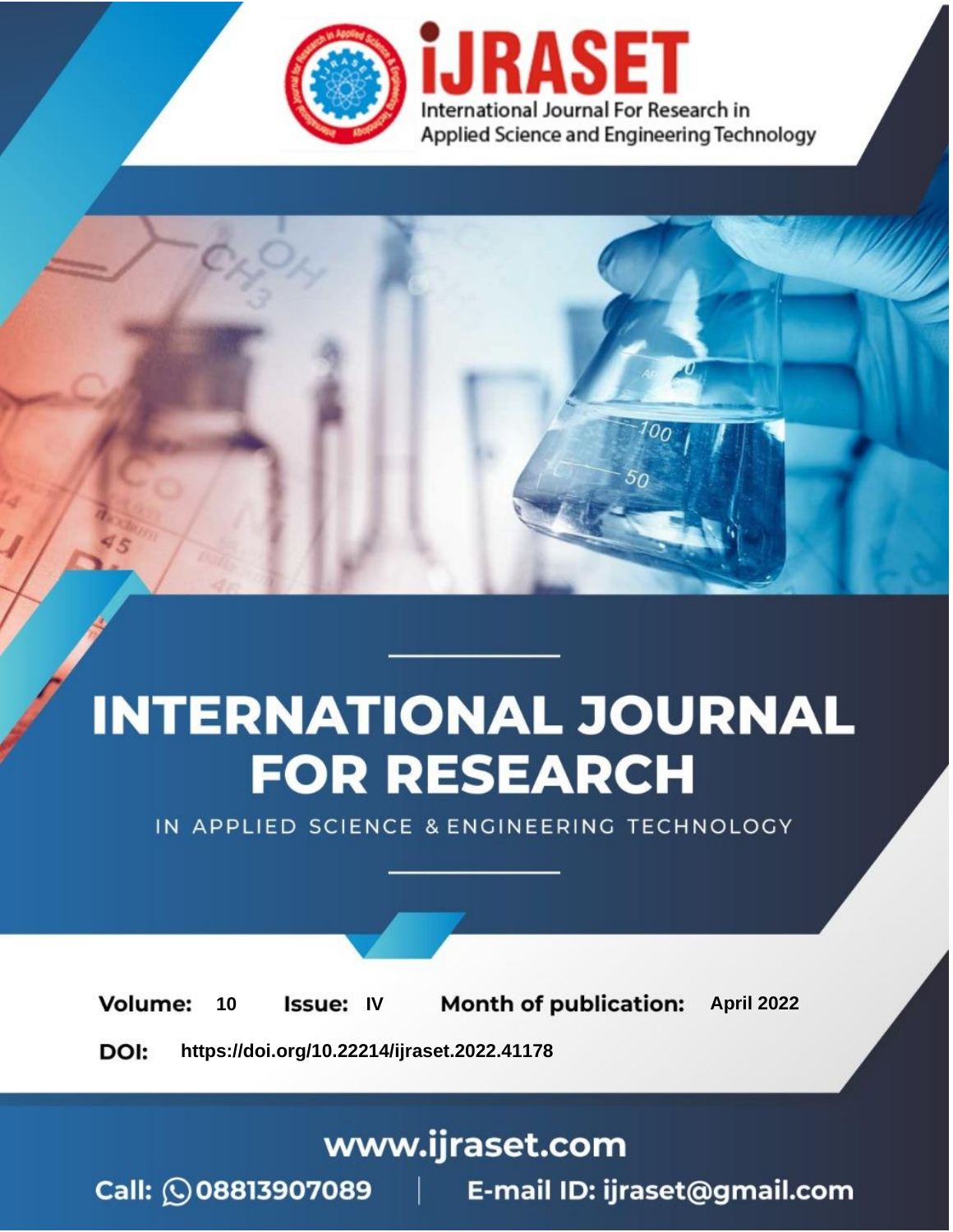### **Three Level Password Authentication System Mechanism**

Raghini Sharma<sup>1</sup>, Dr. Umarani Chellapandy<sup>2</sup>

*1 Student, <sup>2</sup>Professor, Department of MCA, Jain Deemed-to-be-University, Bangalore, Karnataka, INDIA*

*Abstract: A protection breach may be a hazard to countrywide private records or the non-public records of a business enterprise or a person. The maximum famous sort of password used for protection functions is text-based. However, those passwords may be without difficulty breached and one may also lose his/her non-public records to the incorrect hands. With the upward thrust in cyber-crime, protection threats associated with logins & accesses have grown to be a prime concern. Also, using unmarried protection authentication isn't enough sufficient to maintain you blanketed from cyber threats. In spite of severe endeavour's taken nowadays nonetheless protection risks may be visible all around the place. Also, from the start, we're using simply unmarried degree mystery key validation factors, which is not good enough to offer more protection. To be more secure we will believe in Three Level Password Authentication. In these studies paintings, three-degree password authentication is proposed and suggested experimental results. From the end result evaluation, its miles discovered that the three-degree authentication offers a dependable protection degree in assessment to the present mechanisms.*

#### **I. INTRODUCTION**

The project is an authentication system that only allows users to access the system if they have entered the correct password. The project includes three levels of user authentication. There are a variety of password systems, many of which have failed due to bot attacks. while some have pushed them to their limits. In short, almost all passwords available today can be cracked to some extent. Therefore, this project aims to achieve maximum security in user authentication.

Contains three logins that have three different types of password systems. The difficulty of the password increases with each level. Users must enter the correct password to log in successfully. Users have the right to set passwords as they wish. The project includes text passwords, i.e., passphrase, an image-based password, and a graphic-based password. for all three levels. That way there would be negligible chances of the bot or anyone else cracking the passwords, even if they crack the first or second level it would be impossible to crack the third. Therefore, when developing the technology, the emphasis was on the use of innovative and non-traditional methods. Most of the widely used text-based password systems are unfriendly for many users, so in the case of three-level passwords, we try to create a simple user interface and provide users with as much convenience as possible in password resolution.



#### *A. Registration*

User need to login first and need to fill details in registration form.

- *B. Password Set-up*
- *1*) While registering, the user needs to fill all three-level password as per their requirements.
- *2)* Following are the three levels for password set-up.
- *a) First Level:* The first level is a normal text-based password system.
- *b) Second Level:* The second level is an image-based password.
- *c) Third Level:* The third level is a graphical-based password method.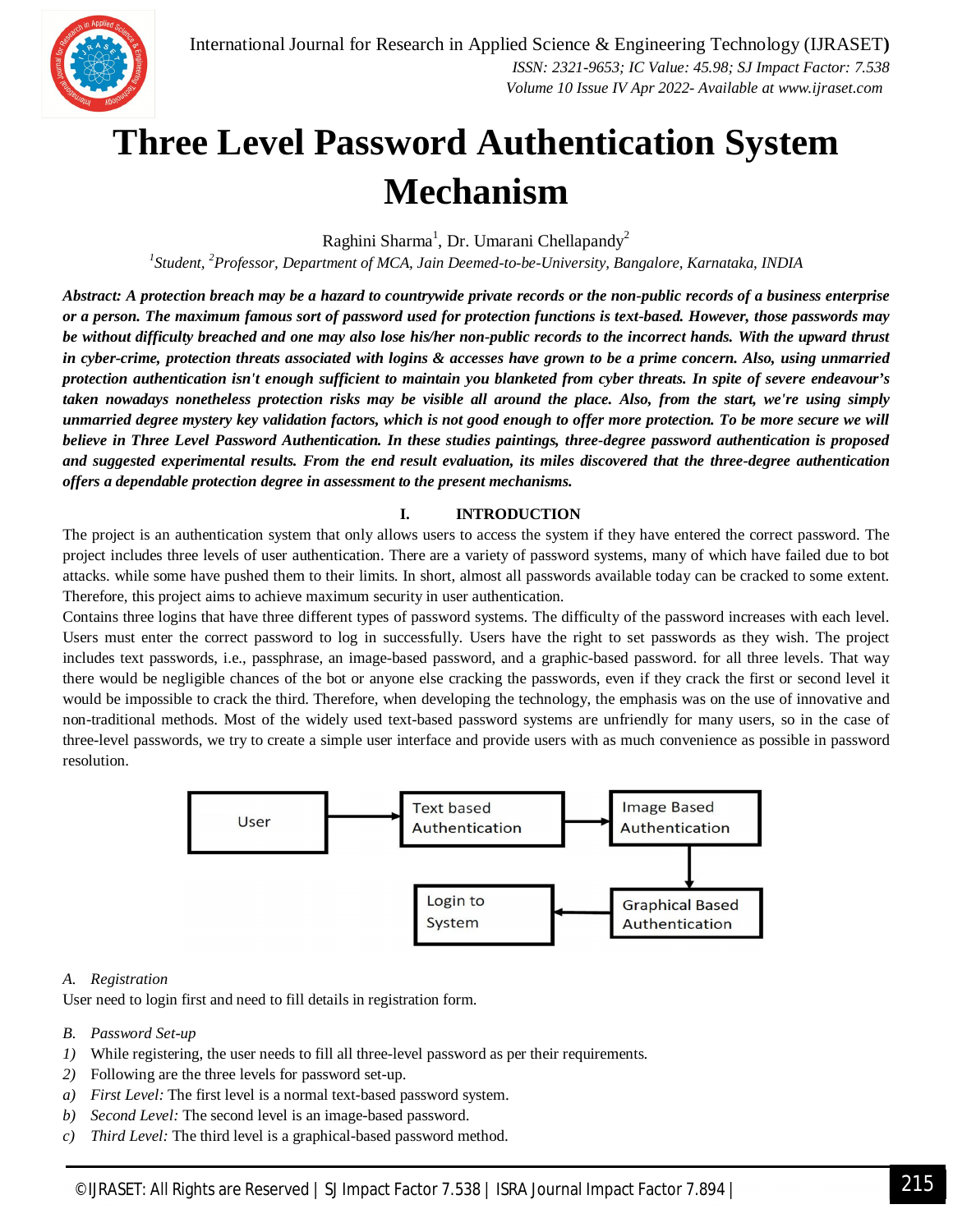

#### *C. Login*

International Journal for Research in Applied Science & Engineering Technology (IJRASET**)**  *ISSN: 2321-9653; IC Value: 45.98; SJ Impact Factor: 7.538 Volume 10 Issue IV Apr 2022- Available at www.ijraset.com*

After registrations, users can login and check all the three security levels and need to remember all three security levels for login in future.

#### *D. Authentication*

As the users will start entering the password for first level then after verification of first level it goes to second level and similarly, the second level and third level.

#### **II. PROPOSED SYSTEM**

Authentication plays an important role in protecting resources from unauthorized use. Many sealing actions consist of simple and expensive password-based authentication systems and computationally intensive biometric sealing schemes. Passwords are more than just a key. Password serves multiple purposes. our personal identity is a secret key that only we should know. They guarantee our privacy and protect our sensitive information. They also require a disclaimer and prevent us from retrospectively denying the validity of transactions authenticated with our passwords.

This paper proposes Three levels of security shown below:



- *1) Textual Authentication:* The first phase is normal Text-based Authentication where the user needs to log in by giving it UserID and Password. Password can be any form of a combination of Alphanumeric and symbols minimum of 11 characters. If a user forgets a password or invalid password then the user can choose the option called Email where the user needs to confirm its username with an Email ID after confirmation user can reset it whole three-levels password authentication procedure.
- *2) Image Authentication:* This Authentication system uses colour selection combination where the User needs to choose a combination and remember the combination while logging in if by default user forgets its colour combination and could not remember then the user can reset it from email while he/she needs to reset it all three-levels password Authentication.
- *3) Graphical Authentication:* In this level, the user can upload any image related to itself or its own image and that image will be cropped into 9 small images while logging into the final level User needs to arrange all 9 combinations of images by selecting each image or can drag and drop it, after arranging user can finally login into the system.

It includes three logins with three different types of password systems. The difficulty of the password increases with each level passes. Users should enter the correct password to log in successfully. Users have the privilege to set passwords as they wish. Any programmer who exceptionally assumes (albeit problematically) to violate more than two security levels mentioned, has no chance of violating the third security level since in third level user need to correct the puzzles or unless he/she approaches the identifier of messaging of the first customers.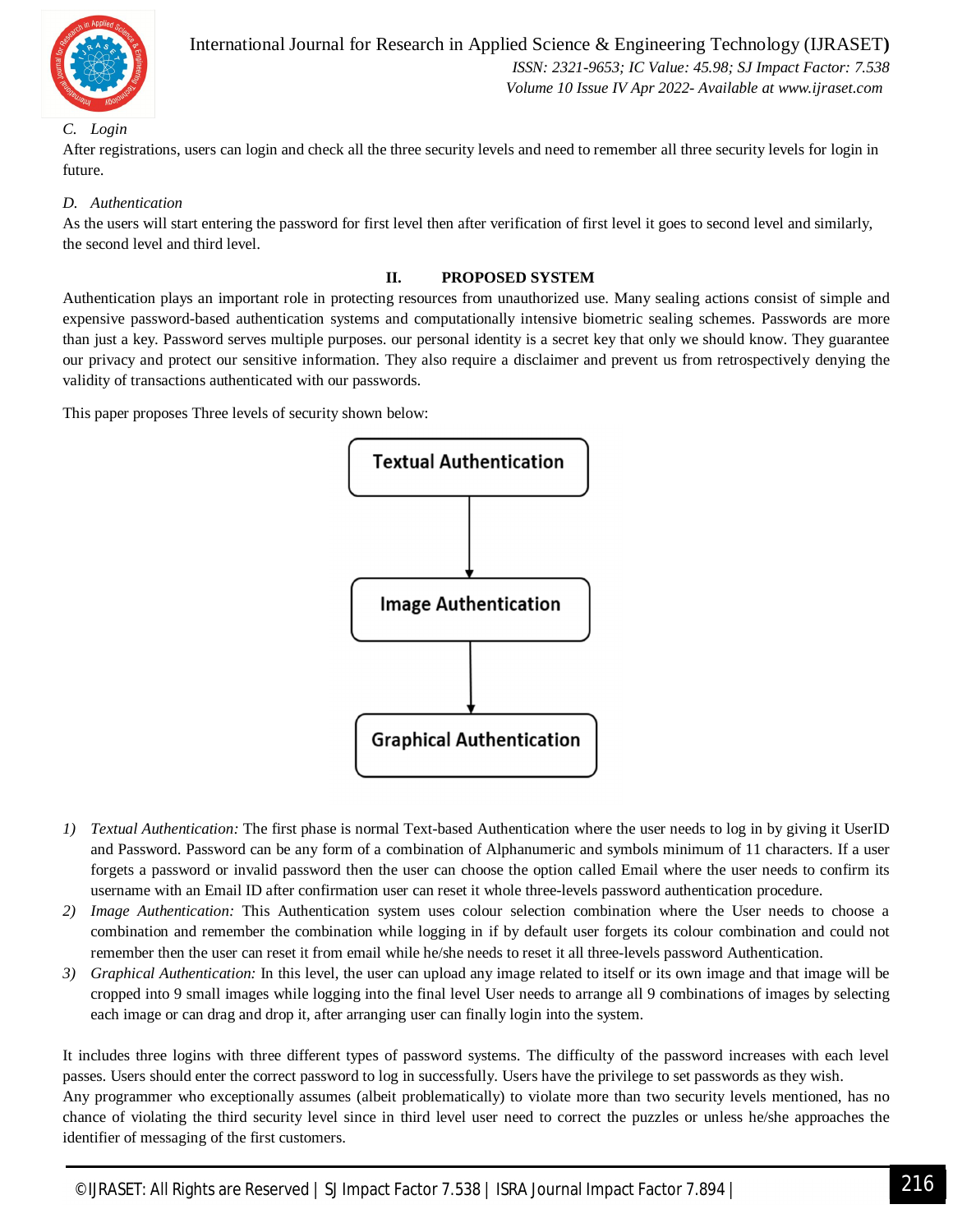

International Journal for Research in Applied Science & Engineering Technology (IJRASET**)**  *ISSN: 2321-9653; IC Value: 45.98; SJ Impact Factor: 7.538 Volume 10 Issue IV Apr 2022- Available at www.ijraset.com*

This paper proposes three level authentications where the user need to Register itself with all three levels if it is a new user and after registration the user can login, if the user enters invalid password, then the user cannot login and for recovery of password there is an option where user can verify its Username with Email ID then user can change the password. All the data of User is stored into Database this can be seen below diagram.



#### **III. LITERATURE REVIEW**

A few papers were inspected and observed unique views to execute the feasible method for encryption and unscrambling calculation for safety.

In 2018 Aparna M and Anjusree CM proposed "Three level security system using Image based Authentication". This paper introduces OTP (one time password) concept password as their third level. They recommended using image choice Authentication where user can select particular image from given options as second level. Author has proposed a different types of Authentication system, which are secured highly.

In June, 2020 Rahul Chourasia proposed "Three level password authentication system". This paper proposed a trading approach for textual content passwords. They recommended changing textual content passwords with the aid of using graphical passwords, which makes easy to remember and less difficult for humans to use. In addition, the graphical password is greater security.

In December, 2022 Gouri Sankar Mishra, Pradeep Kumar Mishra and Parma Nand proposed "User Authentication: A Three level password Authentication Mechanism". This paper is based on Users Authentication for Verification and Validation methodology. They proposed a method where system verifies user if he or she claim to be by using Three level password verification.

#### **IV. CONCLUSION**

The three-level authentication system had been applied to the above system which makes it highly secure along with more userfriendly. This system will help with Man-in-the-middle attacks and Brute-force attacks on the user's side. A three-level security system is a time-consuming approach since the user needs to enter details carefully for all three security levels and at last, the user can add any image for its final level Authentications. Therefore, this system is not suitable for the general purpose of security since it takes time to fill in all three security level details. But it will definitely be helpful in high-security levels where the security of data is a primary concern and time complexity is secondary. In the future, we can add more features like OTP (One Time Password) Authentication and Captcha Authentication where if the user uses VPN (Virtual Private Network) to browse then multiple Captcha can stop the user to use the particular software. The main objective of this project is to improve the security level of the systems for many survey papers where researched. It is found that a three-level authentication system helps to provide more security compared to one-level and two-level authentication systems. Three levels are more important because the user needs to enter critical details and log in with three different levels of authentication.

#### **REFERENCES**

- [1] https://www.researchgate.net/publication/347973363\_User\_Authentication\_A\_Three\_Level\_Password\_Authentication\_Mechanism
- [2] https://ijcrt.org/papers/IJCRT2006540.pdf

- [4] http://ieeexplore.ieee.org/xpl/articleDetails.jsp?tp=&arnumber=6076505&queryText%3DMulti+Level+Password
- [5] https://ieeexplore.ieee.org/document/5522747

- [7] http://en.wikipedia.org/wiki/Color\_vision
- [8] http://en.wikipedia.org/wiki/Indigo

<sup>[3]</sup> https://www.researchgate.net/publication/329675101\_Three\_Level\_Security\_System\_using\_Image\_Based\_Authentication

<sup>[6]</sup> http://en.wikipedia.org/wiki/Hue